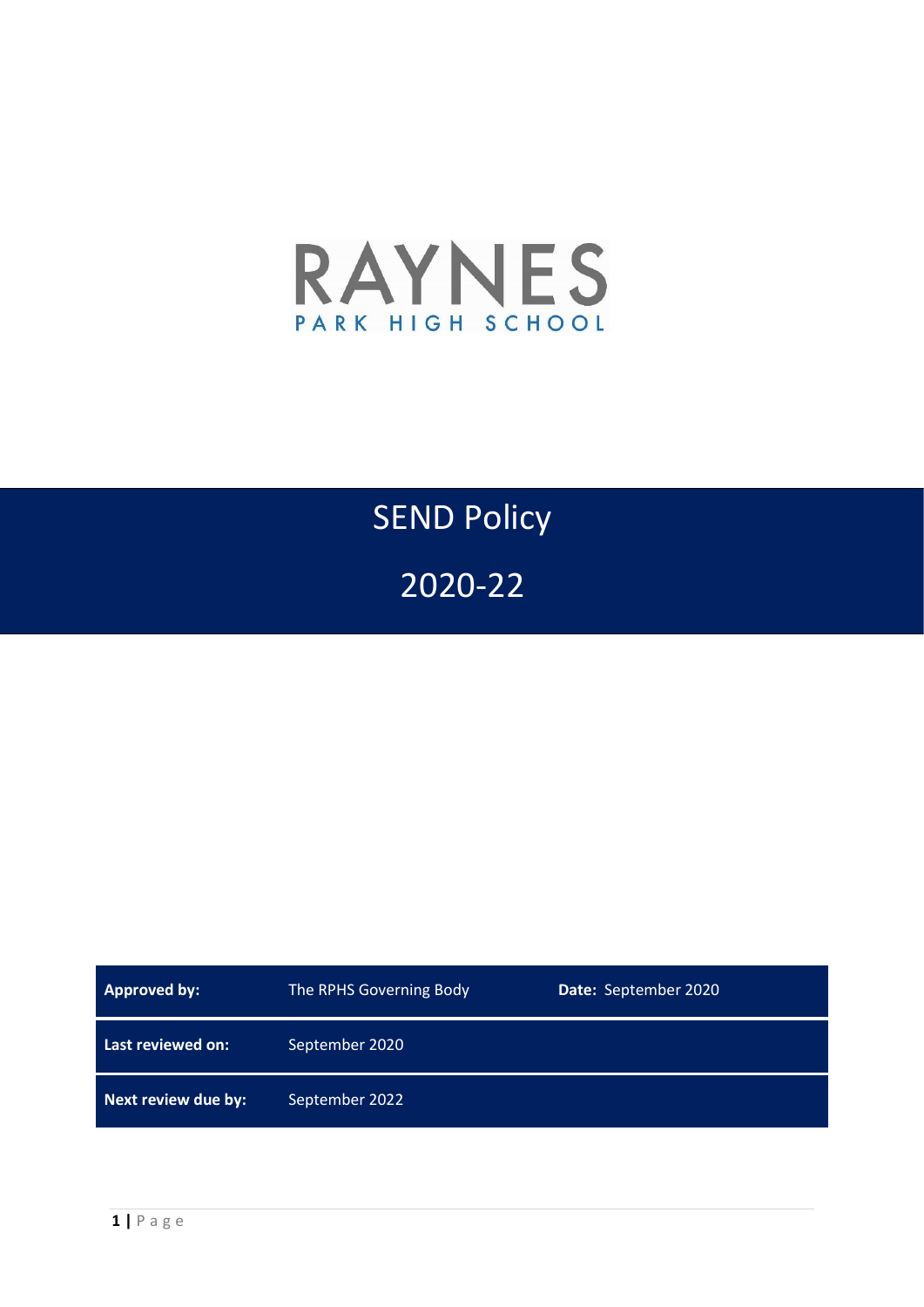## **Special Educational Needs and Disability (SEND) Policy**

This policy aims to support inclusion for all of our students. The responsibility for the management of this policy falls to the Headteacher; the day-to-day operation of the policy is the responsibility of the Special Educational Needs Co-ordinator (SENCo). The Governing Body, Headteacher and the SENCo will work together closely to ensure that this policy is working effectively. This policy pays due regard to:

- The SEND Code of Practice (July 2014)
- Part 3 of the Children and Families Act (2014) and associated regulations

Raynes Park High School will do its best to ensure that the necessary provision is made for any student who has special educational needs or disabilities. High quality teaching is that which is differentiated to meet the needs of the majority of students. Some students will need something *additional to* and *different from* what is provided for the majority of students; this is special educational provision and we will use our best endeavours to ensure that provision is made for those who need it.

We will ensure that all staff in the school are able to identify and provide for those students who have special educational needs or disabilities to allow students with SEND to join in the activities of the school. The staff and governors of the school will also work to ensure that all SEND students reach their full potential, are fully included within the school community and are able to make successful transfers between educational establishments. This policy aims to support all members of staff in providing positive whole school approaches towards the learning, progress and achievement of SEND students. With this as an underlying principle, we believe that all teachers are teachers of Special Educational Needs. Every teacher is responsible and accountable for the progress and development of all students in their class, even where students access support from Learning Support Assistants or specialist staff.

Teaching and supporting students with SEND is therefore a whole school responsibility requiring a whole school response. Meeting the needs of students with SEND requires partnership working between all those involved – Local Authority (LA), school, parents/carers, students and all other agencies.

## **School Admissions**

No student will be unreasonably refused admission to school on the basis of his or her special educational need. In line with the Equality Act (2010) we will not discriminate against students with disabilities in respect of admissions for a reason related to their disability. We will use our best endeavours to provide effective educational provision.

**Aims and Objectives Aims**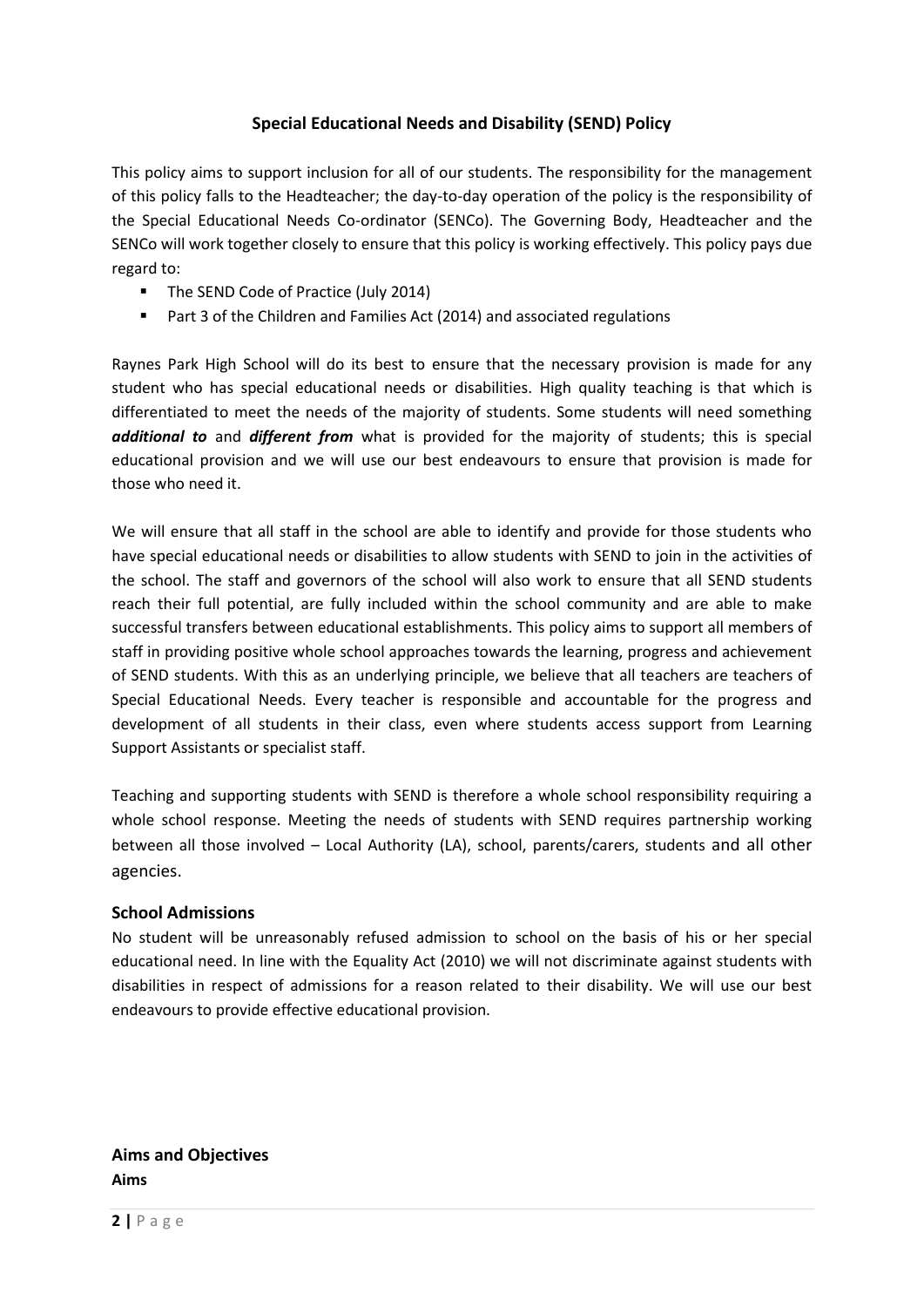To provide the structure for a student-centred process that engages student, family, school and other professionals in planning for and implementing high quality, needs led provision that is consistent across the school. This is to ensure all of our students are able to access the same opportunities for learning and social development achieving maximum progress, fulfilling their potential and promoting their well-being.

## **Objectives**

This SEND Policy reflects the principles of the 0-25 SEND Code of Practice (2014). The aims of this Special Educational Needs Policy are to:

- Ensure the Equality Act 2010 duties for students with disabilities are met
- To enable students with special educational needs to have their needs met
- To take into account the views of the students with special educational needs
- To encourage good communication and genuine partnerships with parents/carers of children with special educational needs
- To facilitate full access to a broad, balanced and relevant education, including an appropriate curriculum for students with special educational needs
- To make arrangements to support students with medical conditions and to have regard to statutory guidance supporting students at school with medical conditions
- To implement a graduated approach to meeting the needs of students using the Assess, Plan, Do, Review process,
- Develop a culture of inclusion valuing high quality teaching for all learners, with teachers using a range of effective differentiation methods
- Employ a collaborative approach with learners with a SEN or disability, their families, staff within school and other external agencies
- Set appropriate individual learning outcomes based on prior achievement, high aspirations and the views of the learner and family
- Make efficient and effective use of school resources
- Have regard to the Code of Practice (2014) for the identification, assessment, support and review of special educational needs

# **Definition of SEND**

Students have special educational needs if they have a learning difficulty or disability which calls for special education provision to be made for him/her. This provision will be *additional to or different from* that normally available in a differentiated curriculum.

Any school regards students as having a Special Educational Need if they:

a) Have a significantly greater difficulty in learning than the majority of students of the same age, or; b) Have a disability which prevents or hinders him/her from making use of facilities of a kind generally provided for others of the same age in mainstream schools or mainstream post-16 institutions

c) A child under compulsory age has special educational needs if they fall within the definition at (a) or (b) above or would do so if special educational provision was not made for them (Section 20 Children and Families Act 2014)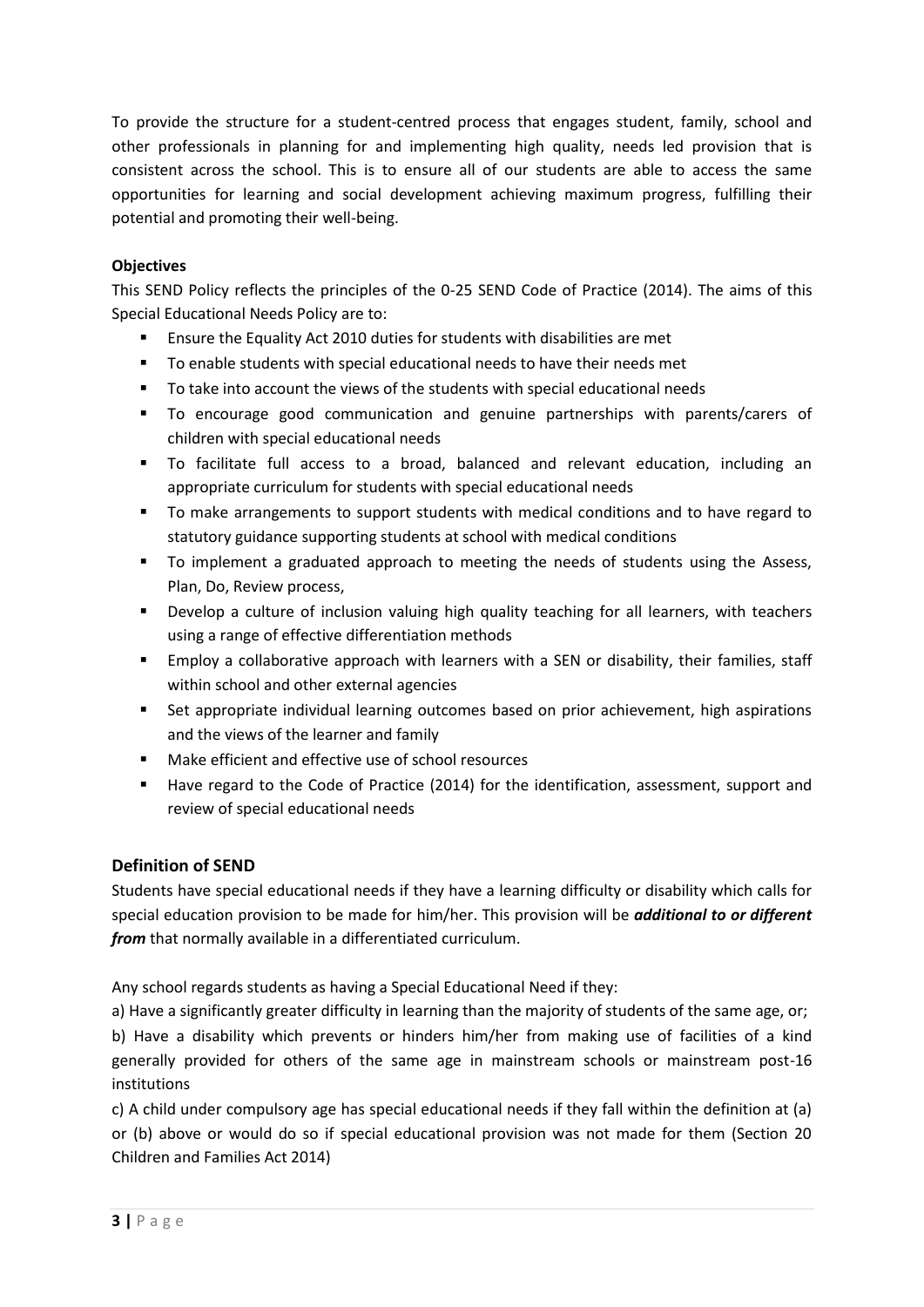Students must not be regarded as having a learning difficulty solely because the language or form of language of their home is different from the language in which they will be taught.

We will have regard for the SEND Code of Practice 2014 when carrying out our duties towards all students with SEND and ensure that parents/carers are informed by the school that SEND provision is being made for their child. There may be times in a student's school career when they are identified as having a Special Educational Need. These students will be provided with intervention and/or support that is 'additional to or different from' the normal differentiated curriculum. This may be on an ongoing basis or for a limited time. Many students with sensory and/or physical disabilities may require adaptations, made as reasonable adjustments under the Equality Act 2010.

# **Areas of Special Educational Need**

Under the SEND Code of Practice 2014 students identified as having a special educational need (SEN) will be considered within one or more of the following categories of need:

## **Cognition and Learning**

Children with learning needs may learn at a slower pace than other children and may have difficulty developing literacy or numeracy skills or understanding new concepts. Learning needs may be in addition to or as a result of other special educational needs.

Children with a specific learning difficulty (SpLD) will have difficulties related to one or more of dyslexia (reading and spelling), dyscalculia (maths), dyspraxia (co-ordination) and dysgraphia (writing).

Learning difficulties cover a wide range of needs, including moderate learning difficulties (MLD), severe learning difficulties (SLD), where children are likely to need support in all areas of the curriculum and associated difficulties with mobility and communication, through to profound and multiple learning difficulties (PMLD), where children are likely to have severe and complex learning difficulties as well as a physical disability or sensory impairment.

Cognition and Learning needs include:

- **Specific learning difficulties (SpLD)**
- **Moderate learning difficulties (MLD)**
- **Severe learning difficulties (SLD), and**
- **Profound and multiple learning difficulties (PMLD)**

## **Social, Emotional and Mental Health Difficulties**

Children may experience a wide range of social and emotional difficulties which manifest themselves in many ways. These may include becoming withdrawn or isolated, as well as displaying challenging, disruptive or disturbing behaviour. These behaviours may reflect underlying mental health difficulties such as anxiety or depression, self-harming, substance misuse, eating disorders or physical symptoms that are medically unexplained.

Other children may have disorders such as attention deficit disorder, attention deficit hyperactive disorder or attachment disorder.

Social, Emotional and Mental Health Difficulties include:

- ADD
- ADHD
- **Attachment Disorder**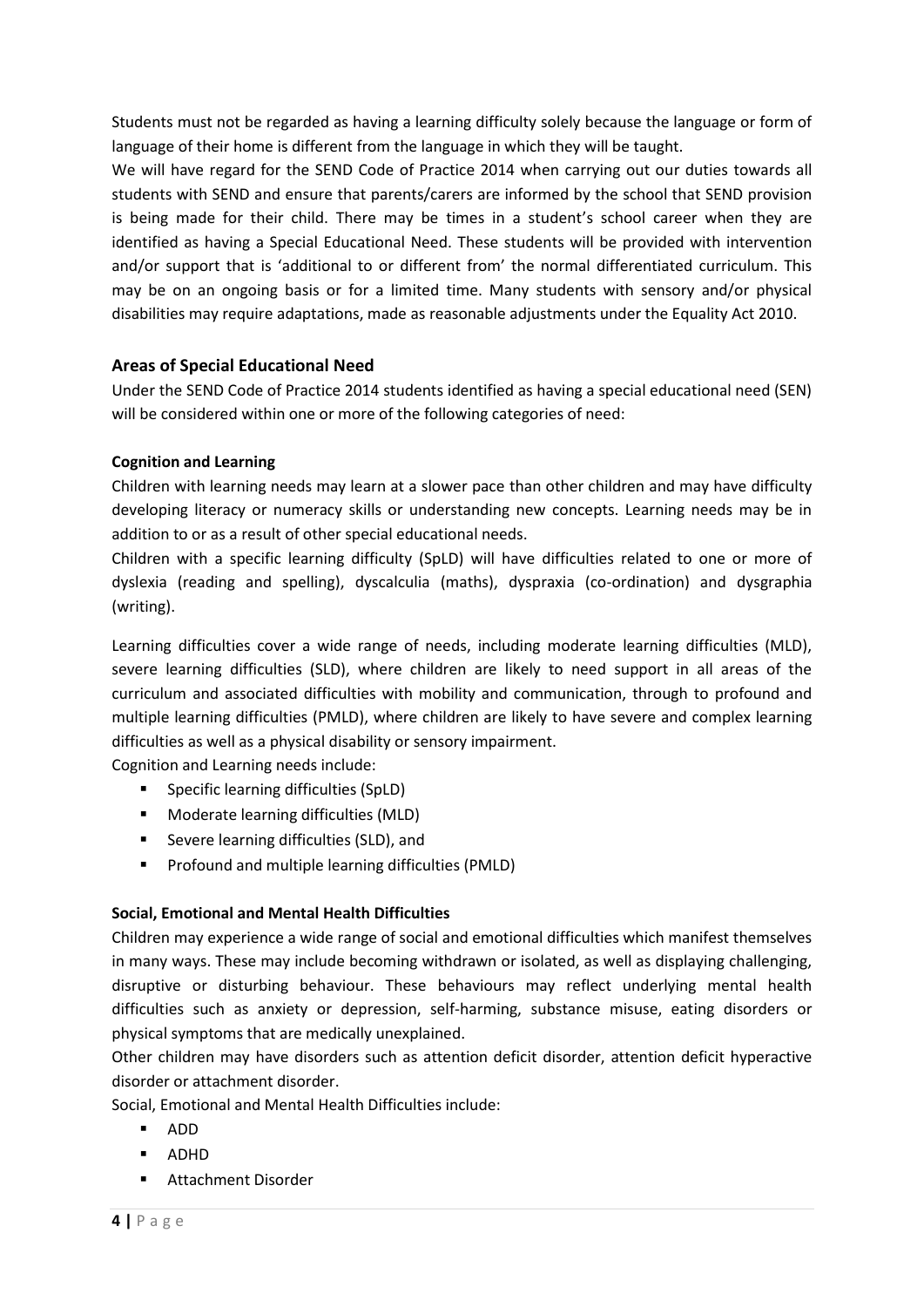#### **Communication and Interaction needs**

Children with speech, language and communication needs (SLCN) have difficulty in communicating with others. This may be because they have difficulty saying what they want to, understanding what is being said to them or because they do not understand or use social rules of communication.

The profile for every child with SLCN is different and their needs may change over time. They may have difficulty with one, some or all of the different aspects of speech, language or social communication at different times of their lives. Children with autism, including Asperger's Syndrome, are likely to have particular difficulties with social interaction. They may also experience difficulties with language, communication and imagination, which can impact on how they relate to others.

Communication and Interaction needs include:

- Speech, language and communication needs (SLCN)
- Autism (including Asperger Syndrome)

#### **Sensory and/or Physical needs**

Some children require special educational provision because they have a disability and this prevents or hinders them from making use of the educational facilities generally provided. These difficulties can be age related and may fluctuate over time.

Many children with vision impairment (VI), hearing impairment (HI) or a multi-sensory impairment (MSI) will require specialist support and/or equipment to access their learning. Children with an MSI have a combination of vision and hearing difficulties. Some children with a physical disability (PD) require additional ongoing support and equipment to access all the opportunities available to their peers.

Sensory and/or physical needs include:

- **Visual impairment (VI)**
- $\blacksquare$  Hearing impairment (HI including Deaf and hearing impairment)
- Multi-sensory impairment (MSI sometimes referred to as Deafblind)
- **Physical disability (PD)**

## **A Graduated Response to SEND**

#### **Early Concerns**

The progress made by all students is regularly monitored and reviewed. Initially, concerns registered by teachers, parents/carers or other agencies are addressed by appropriate differentiation within the classroom and a record is kept of strategies used. This can be then used in later discussions if concerns persist.

#### **How we identify and support students with SEN**

All students' attainment and achievements are monitored by their teacher who is required to provide high quality teaching and learning opportunities differentiated for individual students. Where a student is making inadequate progress or falls behind their peers, additional support will be provided under the guidance of the class teacher. Adequate progress could:

- Be similar to that of peers
- **Match or better the students' previous rate of progress**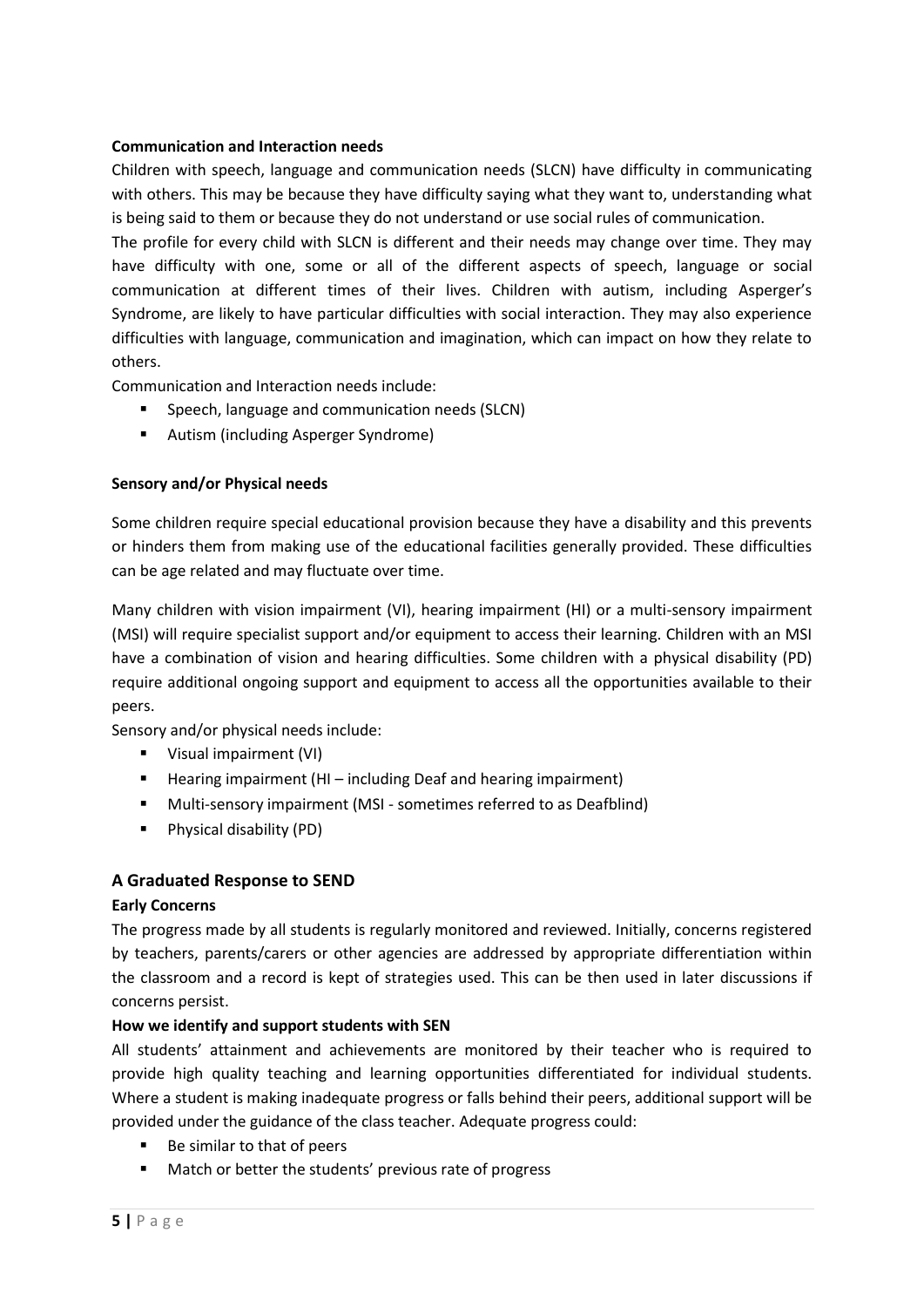- **EXECLORE THE ATT CLOSE the attainment gap between the student and their peers**
- **Prevent the attainment gap growing wider**

Where students continue to make inadequate progress despite support and high quality teaching, the class teacher will work with the school's Special Educational Needs Coordinator (SENCo) to assess if a student has a significant learning difficulty and agree appropriate support.

In some cases, it may be necessary to seek assessment by or advice from an external professional such as a specialist teacher or Educational Psychologist. This will always involve discussion and agreement with the student's parents/carers.

When considering whether a student has a special educational need any of the following may be evident:

- Makes little or no progress even when teaching approaches are targeted particularly in a student's identified area of weakness
- Shows signs of difficulty in developing literacy or mathematics skills which result in poor attainment in some curriculum areas
- Persistent emotional or behavioural difficulties which are not ameliorated by appropriate behaviour management strategies
- Has sensory or physical problems and continues to make little or no progress despite the provision of specialist equipment
- Has communication and /or interaction difficulties and continues to make little or no progress despite the provision of an appropriate differentiated curriculum
- **Has emotional or behavioural difficulties which substantially and regularly interfere with the** student's own learning or that of the class groups, despite having an individualised behaviour support programme
- Has SEND or physical needs that require additional specialist equipment or regular advice or visits by a specialist service
- Has a communication and/or an interaction difficulty that impedes the development of social relationships and cause a substantial barrier to learning

#### **Assess, Plan, Do, Review**

Where a student is identified as having SEN, we will take action to support effective learning by removing barriers to learning and put effective special educational provision in place. This **SEND support** will take the form of a four-part cycle through which earlier decisions and actions are revisited, refined and revised with a growing understanding of the student's needs and of what supports the student in making good progress and securing good outcomes. This is known as **the graduated approach – assess, plan, do, review.**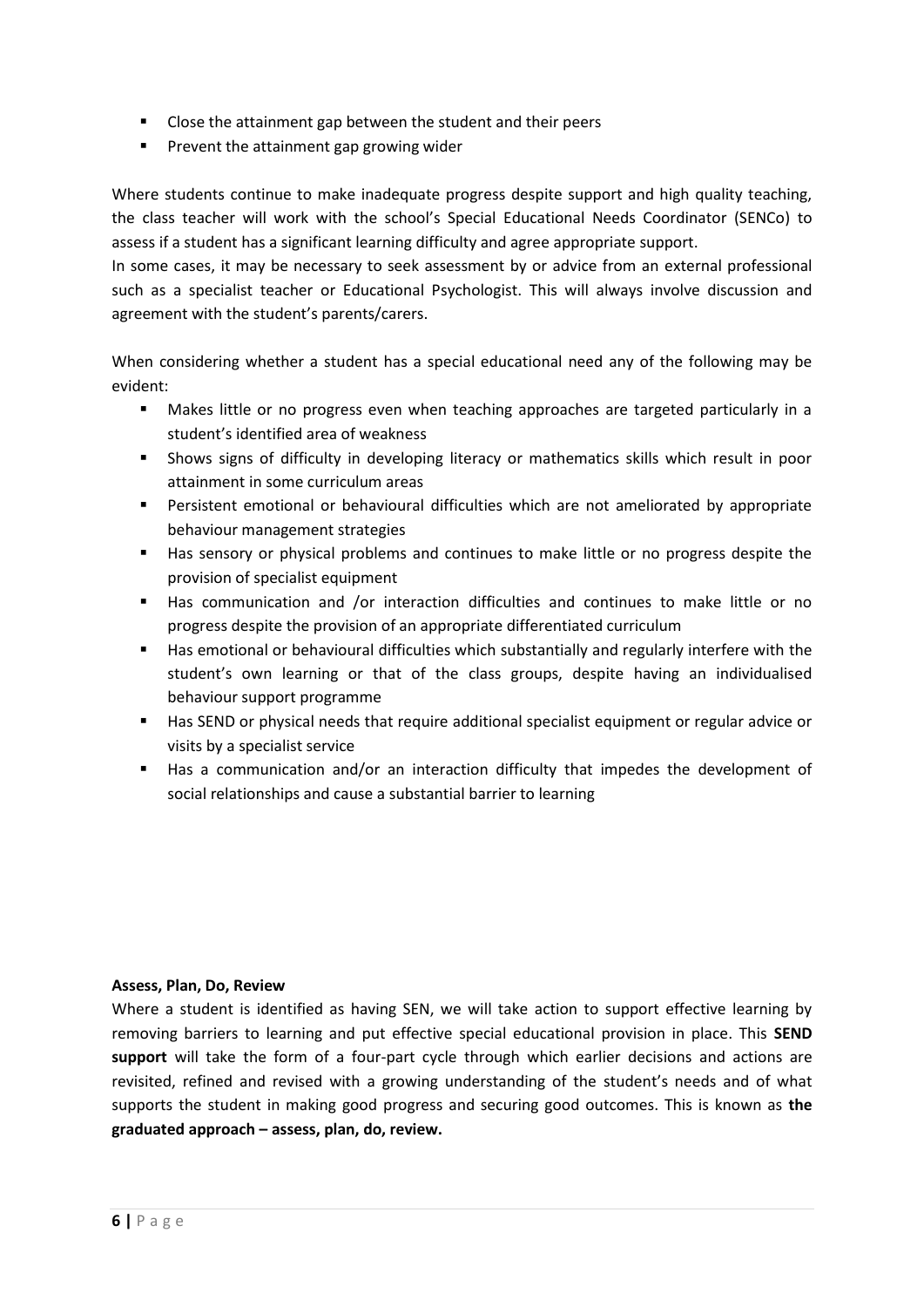For students with low level special educational needs the cycle of **Assess, Plan, Do** and **Review** will fit into the regular termly assessment and planning cycle for all students. These are known as Progress Meetings/Parents' Evening. For those students with more complex needs or for who a more frequent cycle needs to be employed additional meeting dates will be set and will include the termly Progress Meetings.

## **Graduated Response:**

## **Assess**

- **IF** In identifying a student as needing **SEN support** the class teacher, working with the SENCo, should carry out a clear analysis of the student's needs. This should draw on the teacher's assessment and experience of the student, their previous progress and attainment, as well as information gathered from other areas of the school
- The student's development in comparison to their peers and national data should also be considered along with the parent's views and experience, the student's views and, if relevant, advice from external support services. These will be recorded. The school and parents/carers will meet, where appropriate, with other agencies
- This assessment will be reviewed regularly to ensure support and intervention are matched to need, barriers to learning are identified and overcome so that a clear picture of the interventions put in place and their impact is developed. With some areas of SEN, the most reliable method of developing a more accurate picture of need will be the way in which the student responds to an intervention
- **Plan Parents/carers, with their child, will meet with the SENCo and the** teacher/professions that may have been involved to decide on the interventions and support to be put in place as well as the expected impact on progress and development. A review date should also be set so that the effectiveness of the intervention can be determined
	- The plan will clearly identify the areas of needs, the desired outcomes, the support and resources provided, including any teaching strategies or approaches that are required and when the plan will be reviewed. This plan and provision should be recorded on SIMS and provision map
	- The support and intervention provided will be selected to meet the outcomes identified for the student, based on reliable evidence of effectiveness and will be provided by staff with appropriate skills and knowledge
	- The plan will usually involve a contribution by parents/carers to reinforce learning at home
	- Where appropriate, the plan will detail the support from other agencies and how this will contribute to the desired outcomes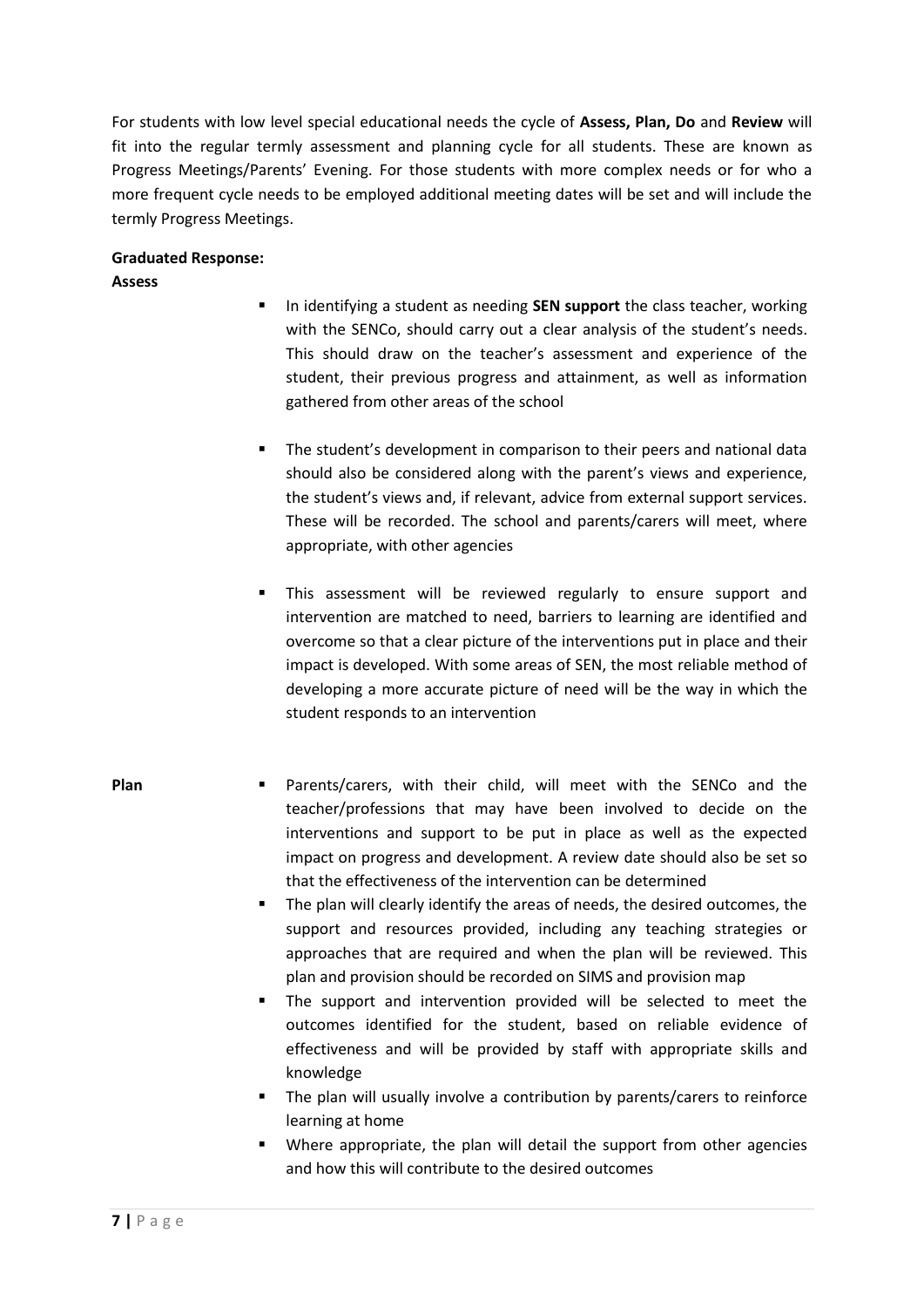| Do            | The class teacher remains responsible for working with the student on a<br>٠<br>daily basis and will work closely with any teaching assistants or specialist<br>staff involved, to plan and assess the impact of support and interventions<br>and how they can be linked to classroom teaching<br>The SENCo will support the class teacher in the further assessment of the<br>٠<br>student's needs, in problem solving and advising on the effective<br>implementation of support                                                                                                                                                                                                                                                                                                                                                                                                                                                                                                                                                                                                                                                                                                                                                                                                                                                                         |
|---------------|------------------------------------------------------------------------------------------------------------------------------------------------------------------------------------------------------------------------------------------------------------------------------------------------------------------------------------------------------------------------------------------------------------------------------------------------------------------------------------------------------------------------------------------------------------------------------------------------------------------------------------------------------------------------------------------------------------------------------------------------------------------------------------------------------------------------------------------------------------------------------------------------------------------------------------------------------------------------------------------------------------------------------------------------------------------------------------------------------------------------------------------------------------------------------------------------------------------------------------------------------------------------------------------------------------------------------------------------------------|
| <b>Review</b> | There will be a review of the plan on the date previously agreed. This<br>٠<br>review will evaluate the impact and quality of the support and<br>interventions and include the views of the student and their<br>parents/carers<br>Parents/carers will be given information about the impact of the support<br>٠<br>and interventions provided enabling them to be involved with planning the<br>next steps. Where appropriate other agencies will be asked to contribute<br>to this review<br>Where a student has complex needs involving more than one agency it will<br>٠<br>depend on the students' needs and the frequency of the educational<br>reviews as to whether external agencies attend each educational review,<br>this will be agreed at the initial meeting<br>This review will feedback into the analysis of the student's needs, then the<br>٠<br>class teacher, working with the SENCo, will revise the support in light of<br>the student's progress and development, with decisions on any changes<br>made in consultation with the parent and the student<br>Where there is a sustained period of insufficient or no progress, the school<br>٠<br>may decide to gain involvement and advice from a specialist or external<br>agency. The school will consult with parents/carers before involving a<br>specialist or external agency |

# **Exit Criteria**

When a student has made sufficient progress in their area of need that they no longer require any provision that is different from or additional to that which is normally available as part of high quality and differentiated teaching, they will no longer be seen as requiring SEN Support. At this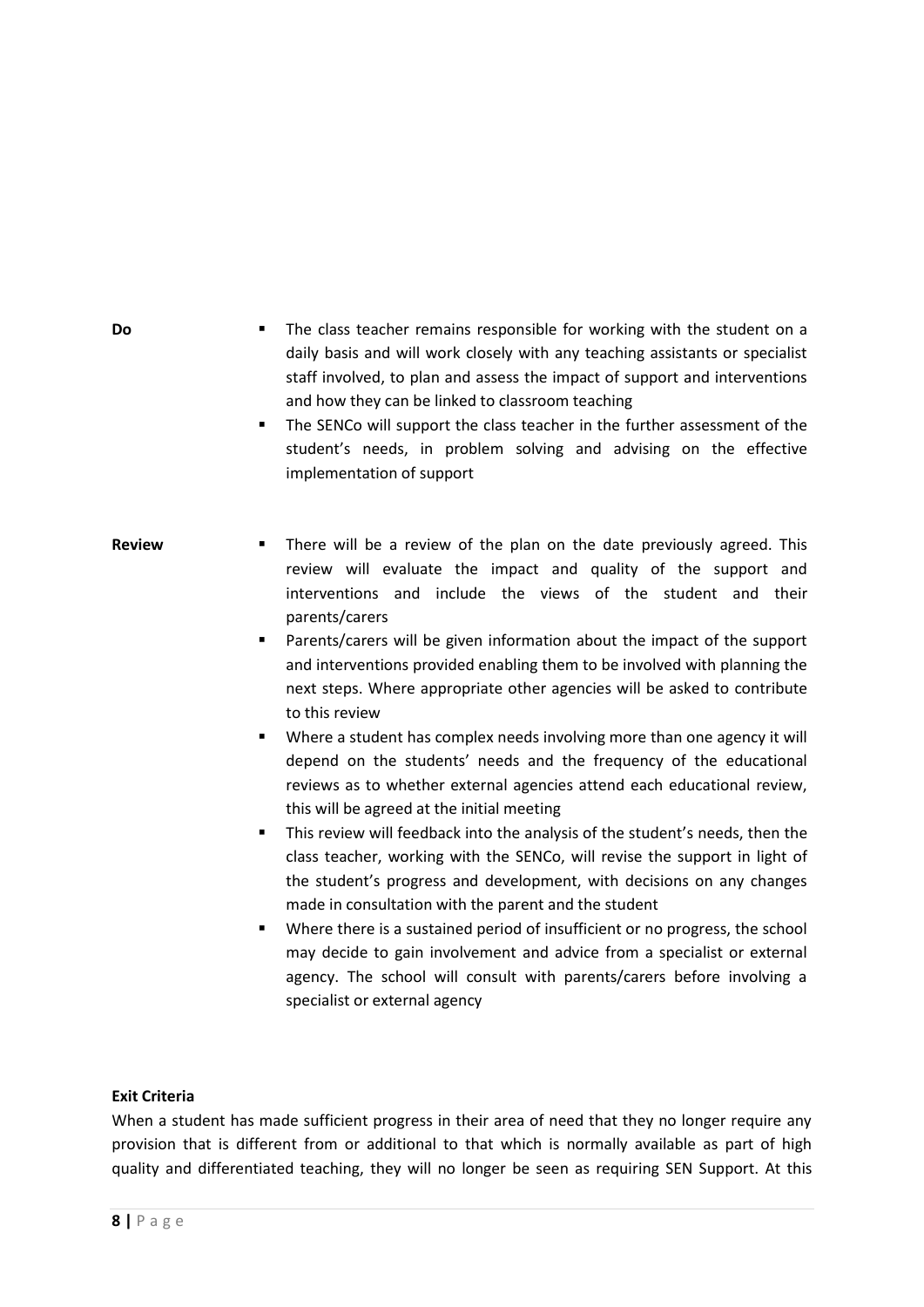point, through discussion and agreement with parents/carers the student will be removed from the schools SEND register.

## **Statutory Assessment of Needs (EHCP)**

Where, despite the school having taken relevant and purposeful action to identify, assess and meet the Special Educational Needs and/or Disabilities of the student, the child has not made expected progress, the school or parents/carers should consider requesting an Education, Health and Care (EHC) needs assessment. The evidence gathered through the regular review of interventions will help the Local Authority (LA) in determining when this statutory assessment of needs is required. Where a student has an Education Health and Care Plan (EHCP), the Local Authority must review the plan every twelve months as a minimum. We as a school have a duty to co-operate so that we hold the annual review meetings as and when due and complete the appropriate paperwork for this process.

## **Monitoring and Evaluation of SEND**

Regular monitoring of the quality of provision for all students including those with SEND follows the school's assessment and monitoring calendar. In addition, the cycle of Assess, Plan, Do and Review ensures that students with SEND have their individual provision reviewed regularly, and at least termly. Additional training, advice and support will be provided to teaching staff where necessary in order to facilitate student progress and to meet student needs.

Student progress is tracked half-termly and where students are not making sufficient progress additional information is sought and appropriate action taken.

## **Supporting Students and Families**

We value and accept the positive role and contribution parents/carers can make. We make every effort to work in full co-operation with parents/carers, recognising and respecting their roles and responsibilities. Parents/carers are encouraged to work with the school and other professionals to ensure that their child's needs are identified properly and met as early as possible.

In order that they play an active part in their child's development, the school endeavours to provide parents/carers with the relevant information so they can reinforce learning in the home.

At Raynes Park High School we endeavour to support parents/carers so that they are able to:

- Feel fully supported and taken seriously should they raise a concern about their child
- Recognise and fulfil their responsibilities and play an active and valued role in their child's education
- **Understand procedures and documentation**
- Make their views known about how their child is educated
- Have access to information, advice and support during assessment and any related decisionmaking process about special educational provision

## **Student Voice**

We hold the views of students highly and recognise the importance of gaining genuine student views in promoting the best outcomes. Students are able to share their views in a number of different ways (appropriate to age and ability).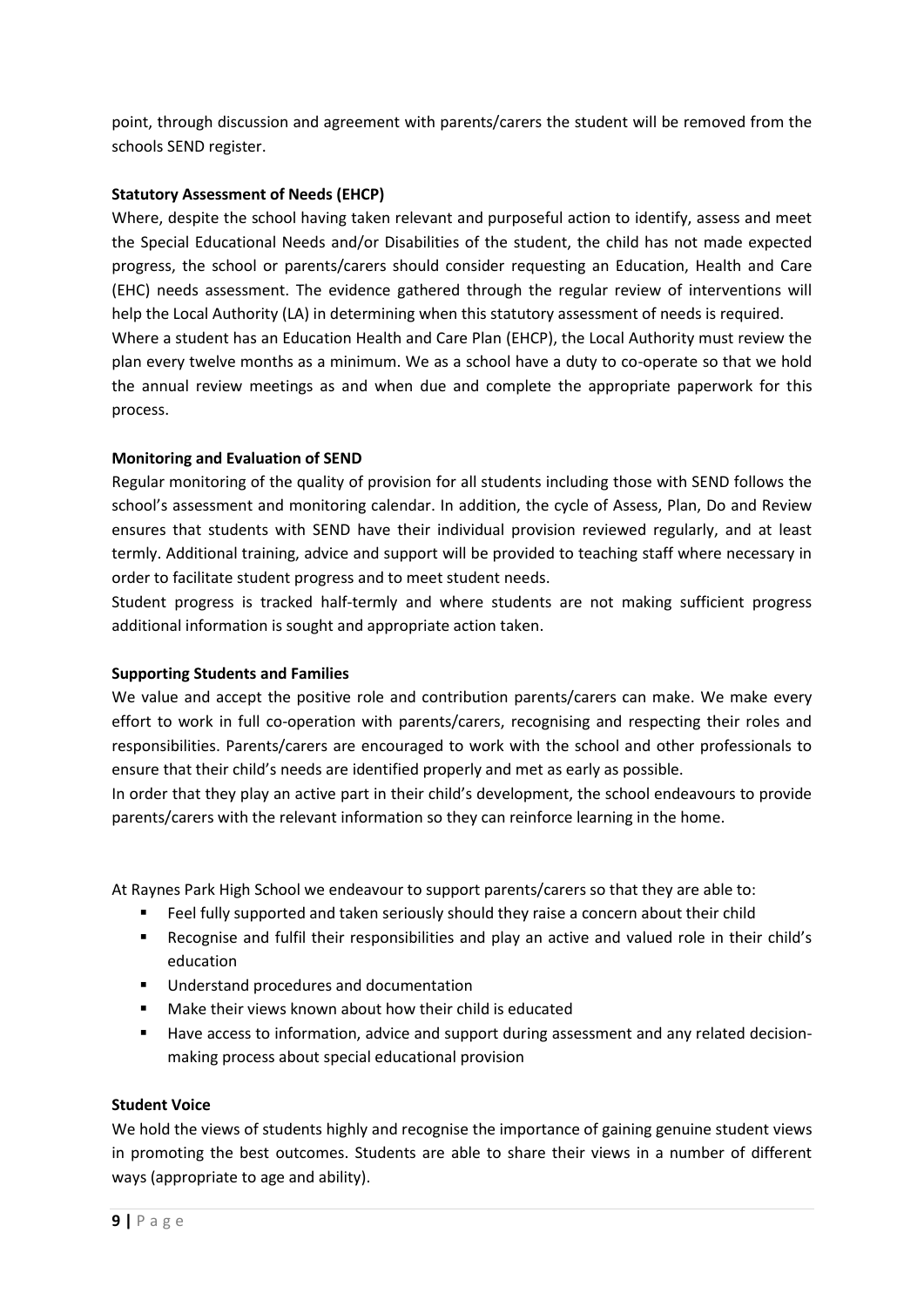These views are welcome at any time but are specifically sought as part of their annual review and at the end of a targeted intervention. We ask all students to contribute to the setting of their own outcomes.

#### **Partnership with External Agencies**

The school is supported by a wide range of different agencies and teams. The schools SEN Information report details which agencies the school works with and this report can be found on the school website and is up-dated annually.

#### **Transition**

A change of school, class and staff can be an exciting, yet anxious time for all students. We recognise that this can be very challenging for some students with SEND. We endeavour to make sure these periods of change are carefully managed in a sensitive way to provide continuity of high quality provision and reassurance to students and families. Our processes for transition are explained further in the SEND information report.

#### **Training and Resources**

#### *Allocation of resources*

- Resources are allocated to support children with identified needs as identified previously
- **Each year we map our provision to show how we allocate resources to each year group; this** is reviewed regularly and can change during the academic year, responding to the changing needs within our classes
- This support may take the form of differentiated work in class, support from a Learning Support Assistant (LSA) in focused intervention in groups, or for individuals
- Specialist equipment, books or other resources that may help the student are purchased as required

## **Continuing Professional Development (CPD) for Special Educational Needs**

- All staff at the school engage in regular training sessions when Quality First Teaching is addressed
- All staff have regular CPD meetings. The progress of all students including those with SEND is a core aspect of the appraisal process and appraisal targets will look at how to develop staff skills in meeting individual student needs as necessary
- Learning Support Assistants engage in training whereby their role is developed
- External trainers are brought in periodically to address more specialist training needs such as dealing with specific medical conditions (e.g. epilepsy, hearing impaired) or to train staff in the use of specific interventions
- Peer support and guidance is available daily for all staff in school and some of the best training development occurs through professional dialogue with colleagues looking at meeting the specific needs of a student

#### **Funding**

Funding for SEND in mainstream schools is mainly delegated to the schools' budget. It is the expectation that schools provide support to their students with SEND from their SEND budget.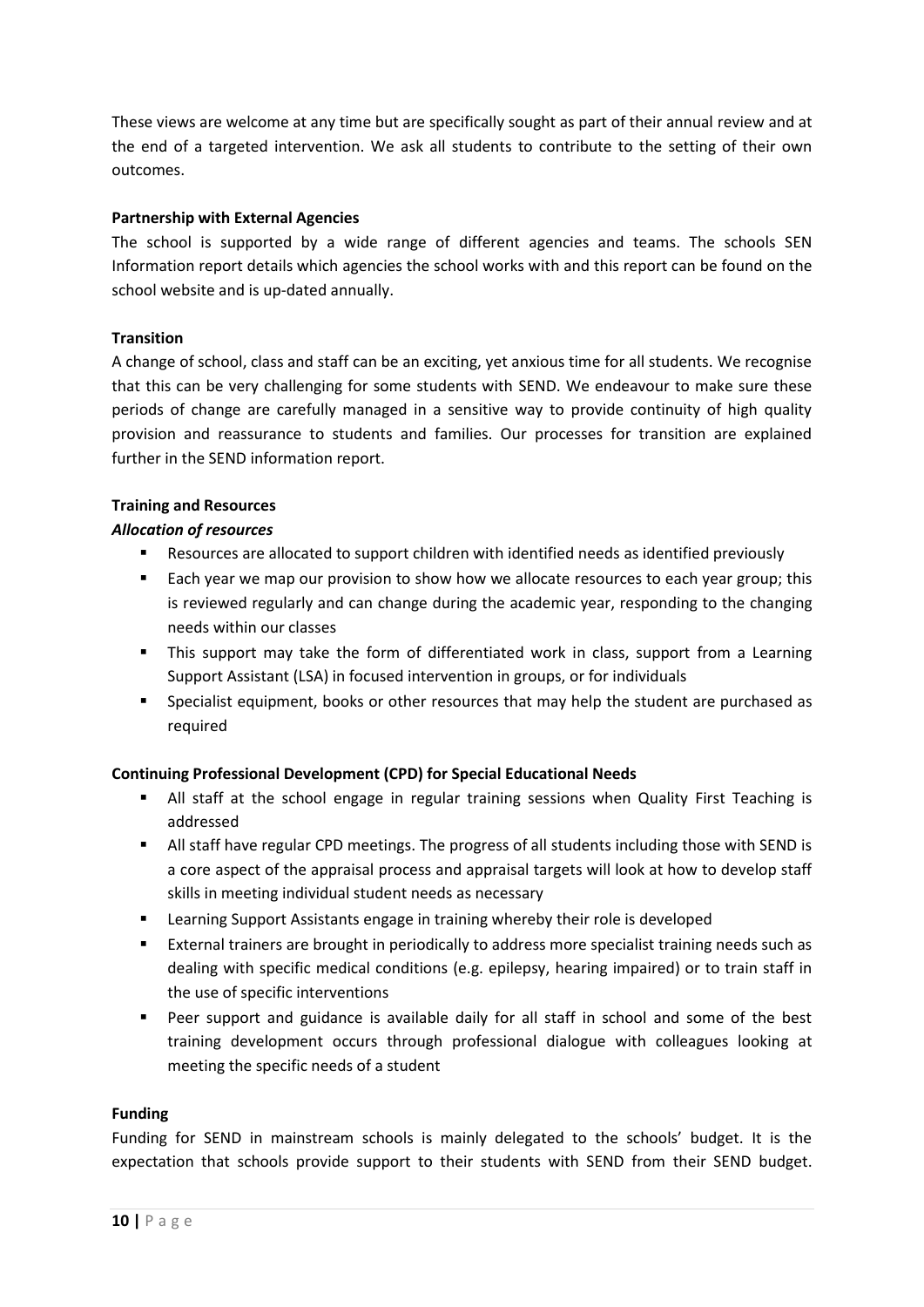Where a student requires an exceptionally high level of support that incurs a greater expense, the school can make a request for Additional Resource.

The school will need to be able to demonstrate how it has spent the funding to date and the impact of this as well as demonstrating why further additional funding is required and how it would be used. This additional 'top-up' funding is then paid from the Local Authorities high needs block into the school's budget.

## **Personal Budgets**

Personal budgets are only available to students with an Education, Health and Social Care Plan (EHCP) or students who are currently under-going a needs assessment for an EHCP. Funding can be made available to parents/carers as a personal budget for them to commission their own provision for their child under certain conditions.

Parents/carers who would like to enquire further about using the personal budget should speak in the first instance to the SENCo.

## **Roles and Responsibilities**

Provision for students with special educational needs is a matter for the school as a whole. In addition to the Governing Body, Headteacher and SENCo, all members of staff have important responsibilities.

## **Governing Body:**

The Governing Body endeavours to follow the guidelines as laid down in the SEND Code of Practice (2014) to:

- **use their best endeavours to make sure that a child with SEND gets the support they need** this means doing everything they can to meet children and young people's Special Educational Needs and disability
- ensure that children and young people with SEND engage in the activities of the school alongside students who do not have SEN
- designate a teacher to be responsible for co-ordinating SEND provision the SENCO
- ensures that the SEND information report show the arrangements for the admission of disabled children, the steps being taken to prevent disabled children from being treated less favourably than others, the facilities provided to enable access to the school for disabled children and their accessibility plan showing how they plan to improve access progressively over time

## **Headteacher:**

The Headteacher has responsibility for the day-to-day management of all aspects of the school's work, including provision for children with special educational needs. The Headteacher will keep the Governing Body fully informed on Special Educational Needs issues. The Headteacher will work closely with the SENCo and the AHT for Inclusion and the Governor with responsibility for SEND.

#### **SENCo:**

In collaboration with the Headteacher, AHT with responsibility for SEND and the Governing Body, the SENCo determines the strategic development of the SEND policy and provision with the ultimate aim of raising the achievement of students with SEND. The SENCo takes day-to-day responsibility for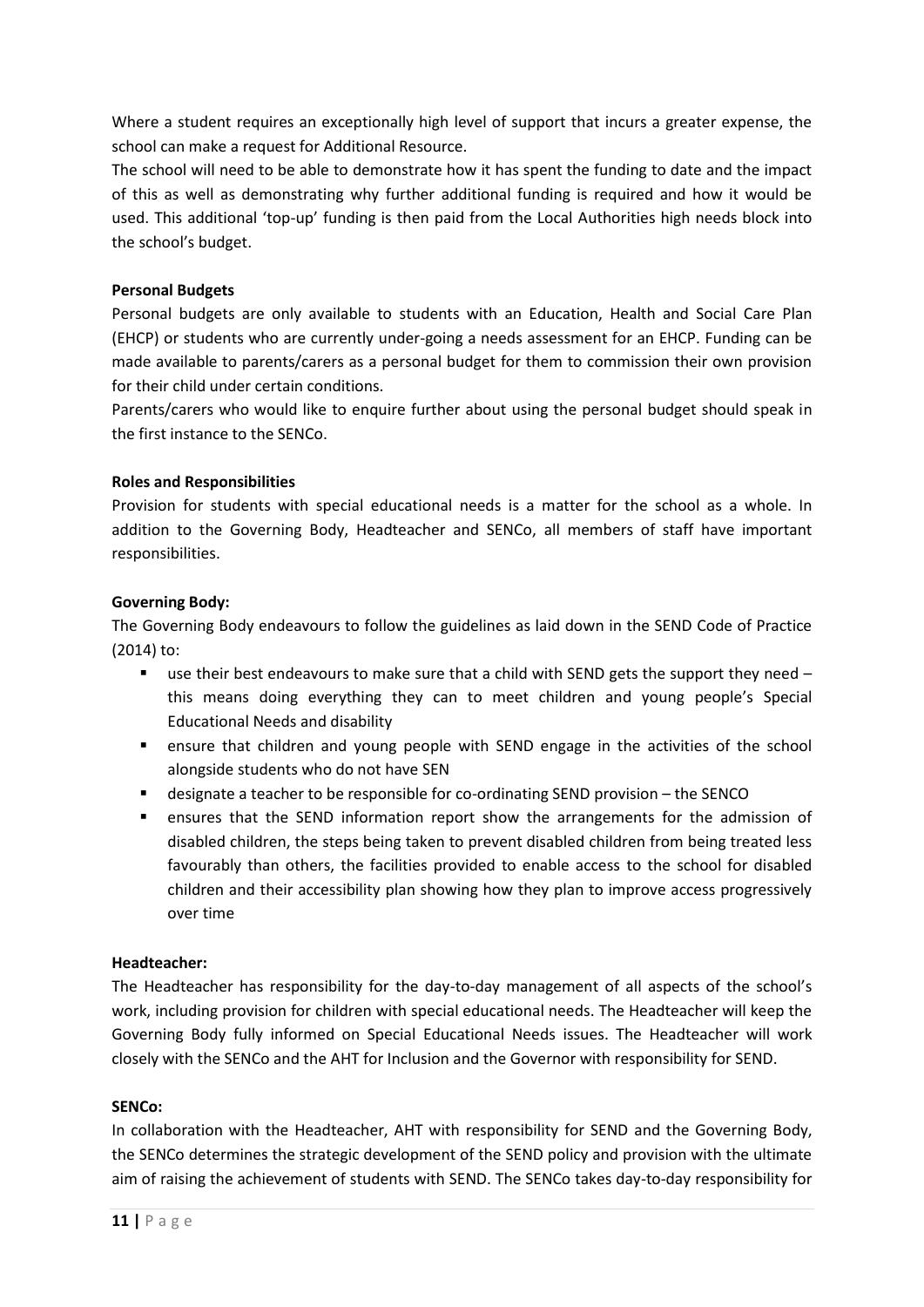the operation of the SEND policy and co-ordinates the provision for individual children, working closely with staff, parents/carers and external agencies. The SENCo provides relevant professional guidance to colleagues with the aim of securing high-quality teaching for children with special educational needs.

Through analysis and assessment of children's needs, and by monitoring the quality of teaching and standards of students' achievements and setting targets, the SENCo develops effective ways of overcoming barriers to learning and sustaining effective teaching. The SENCo liaises and collaborates with class teachers so that learning for all children is given equal priority.

The principal responsibilities for the SENCo include:

- Overseeing the day-to-day operation of the SEND policy
- Co-ordinating provision for SEND students and reporting on progress
- Advising on the graduated approach to providing SEN support Assess, Plan, Do, Review
- Advising on the deployment of the school's delegated budget and other resources to meet students' needs effectively
- **Managing the SEND team**
- **Monitoring relevant SEND CPD for all staff**
- Overseeing the records of all children with special educational needs and ensuring they are up to date
- Liaising with parents/carers of children with special educational needs
- **EXECONTREDUATE:** Contributing to the in-service training of staff
- Being a point of contact with external agencies, especially the local authority and its support services
- Liaising with early years' providers, other schools, educational psychologists, health and social care professionals and independent or voluntary bodies
- Liaising with potential next providers of education to ensure a student and their parents/carers are informed about options and a smooth transition is planned
- Monitoring the impact of interventions provided for students with SEND
- Leading on the development of high quality SEND provision as an integral part of the school improvement plan
- **Working with the Headteacher and the school governors to ensure that the school meets its** responsibilities under the Equality Act (2010) with regard to reasonable adjustments and access arrangements

## **All Teaching and Non-Teaching Staff:**

- All staff are aware of the school's SEND policy and the procedures for identifying, assessing and making provision for students with special educational needs
- Class teachers are fully involved in providing high quality teaching, differentiated for individual students. This includes reviewing and, where necessary, improving, their understanding of strategies to identify and support vulnerable students and their knowledge of the SEN most frequently encountered
- Class teachers are responsible for setting suitable learning challenges and facilitating effective special educational provision in response to students' diverse needs in order to remove potential barriers to learning. This process should include working with the SENCo to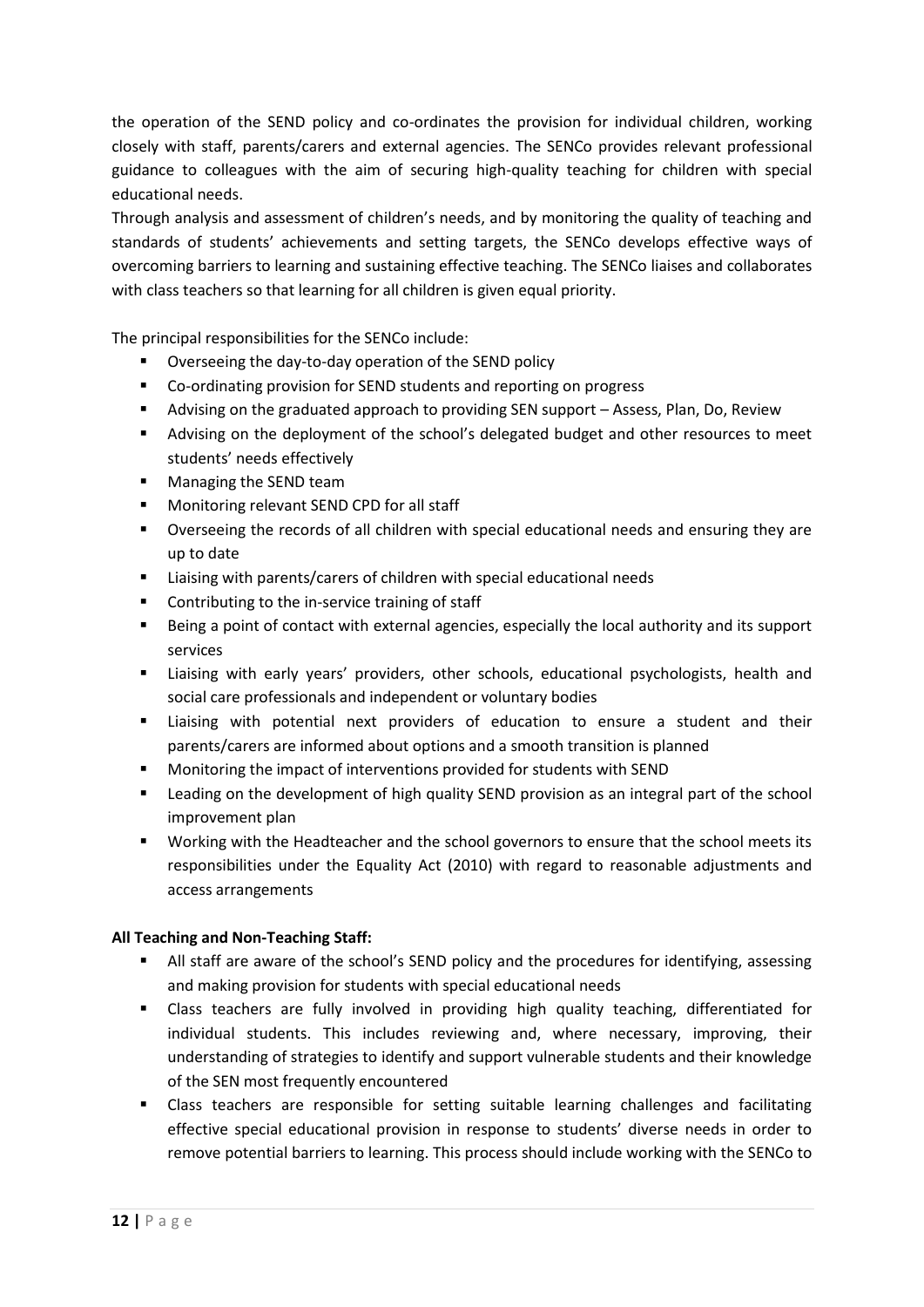carry out a clear analysis of the student's needs, drawing on the teacher's assessment and experience of the student as well as previous progress and attainment

 Learning Support Assistants will liaise with the class teacher and SENCo on planning, on student response and on progress in order to contribute effectively to the graduated response, (assess, plan, do, review)

#### **Meeting Medical Needs**

The Children and Families Act (2014) places a duty on schools to make arrangements to support students with medical conditions. Individual Health Care Plans (IHCP) will normally specify the type and level of support required to meet the medical needs of such students.

Where children and young people also have SEND, their provision should be planned and coordinated. For those students with an Education, Health and Care Plan (EHCP) this will be used as it brings together health and social care needs, as well as their special educational provision.

The school recognises that students at school with medical conditions should be properly supported so that they have full access to education, including school trips and physical education. Some children with medical conditions may be disabled and where this is the case the school will comply with its duties under the Equality Act (2010).

#### **Children in Hospital**

The member of staff responsible for ensuring that students with medical needs have proper access to education will liaise with other agencies and professionals, as well as parents/carers, to ensure good communication and effective sharing of information. This will enable optimum opportunities for educational progress and achievement.

#### **SEND Information Report**

The school will ensure that the SEND information is accessible on the school website. The information published will be updated annually and any changes to the information occurring during the year will be updated as soon as possible.

#### **Behaviour Policy**

The school will ensure that reasonable adjustments are made for students with SEND as outlined in the school's Behaviour Policy.

#### **Monitoring and Accountability**

#### **Accessibility**

The school is compliant with the Equality Act (2010) and Accessibility legislation. Although our buildings are not designed for full wheelchair accessibility, some areas are accessible for wheelchair users.

#### **Storing and Managing Information**

Student SEND records will be kept in accordance to the DfE guidance contained in "Statutory Policies for schools" (September 2014) [\(https://www.gov.uk/government/uploads/system/uploads/attachment\\_data/file/284301/statutory](https://www.gov.uk/government/uploads/system/uploads/attachment_data/file/284301/statutory_schools_policies.pdf) [\\_schools\\_policies.pdf\)](https://www.gov.uk/government/uploads/system/uploads/attachment_data/file/284301/statutory_schools_policies.pdf)